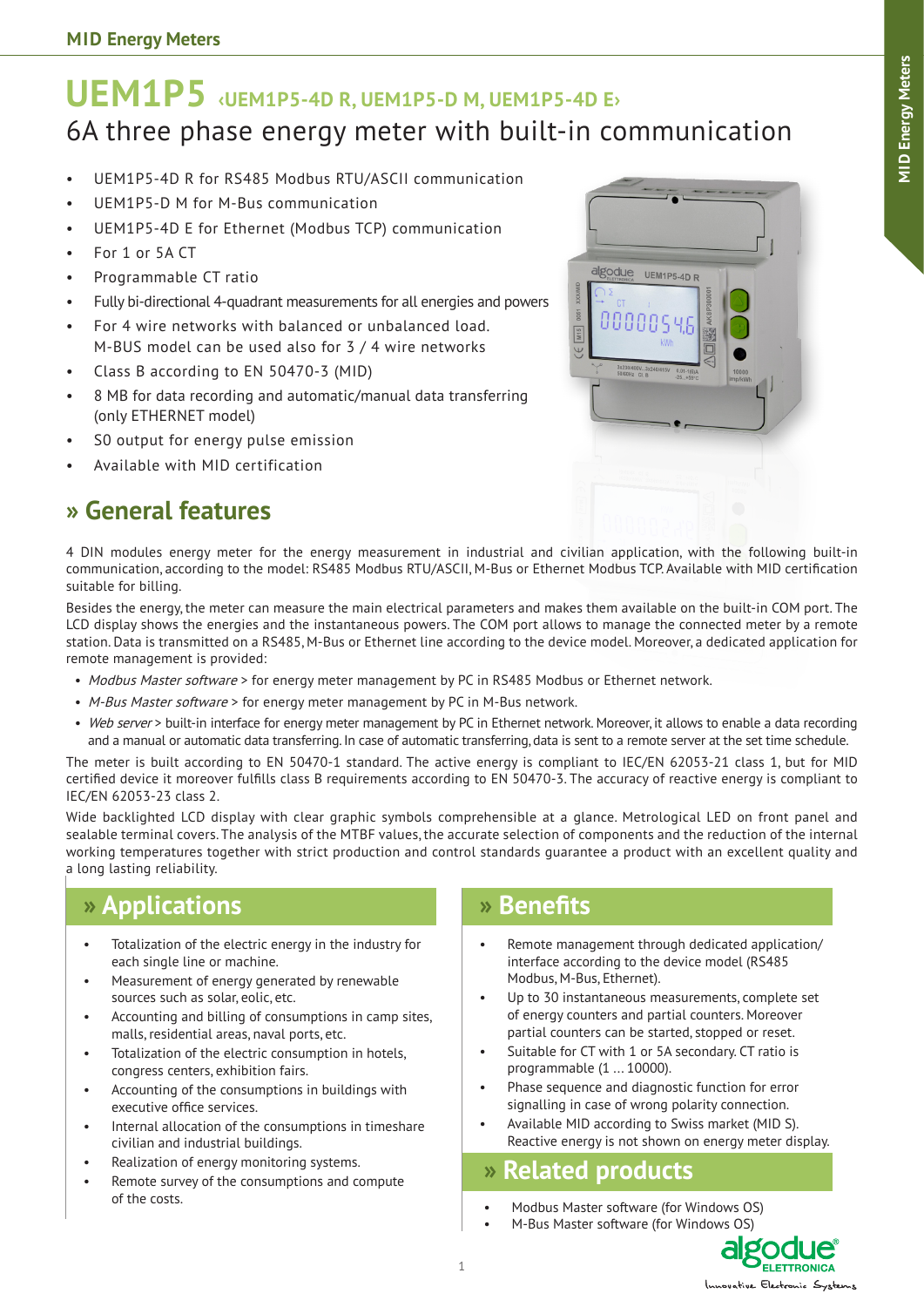### **» Technical features**

#### **Power supply**

- Power supplied from the voltage circuit
- Nominal measurement voltage ±20%
- Max consumption (for each phase): RS485 MODBUS / ETHERNET models: 3.5 VA - 1 W M-BUS model: 7.5 VA - 0.5 W
- CT burden (for each phase): 0.04 VA
- Nominal frequency: 50/60 Hz

#### **Voltage range & frequency**

• 3x230/400 ... 3x240/415 V 50/60 Hz

#### **Current**

- Starting current  $I_n: 2$  mA
- Minimum current  $I_{min}$ : 10 mA
- Transitional current  $I_{rt}$ : 50 mA
- Reference current  $I_{ref} (I_n)$ : 1 A
- Maximum current  $I_{\text{max}}$ : 6 A

#### **RS485 Modbus communication**

- Port: RS485
- Protocol: Modbus RTU/ASCII
- Communication speed: 300 ... 57600 bps

#### **M-Bus communication**

- Port: wired (EN 1434-3)
- Protocol: M-Bus
- Communication speed: 300 ... 38400 bps
- Unit load: 1

#### **Ethernet communication**

- Port: 10/100 Base T
- Protocol: HTTP, NTP, DHCP, Modbus TCP
- Communication speed: 10/100 Mbps
- 8 MB for data recording
- Web server

## **» Technical drawing (mm)**



#### **Accuracy**

- Active energy class 1 according to IEC/EN 62053-21 (NO MID)
- Active energy class B according to EN 50470-3 (MID)
- Reactive energy class 2 according to IEC/EN 62053-23

#### **S0 output**

- Passive optoisolated
- Maximum values:  $27 V_{\text{pc}}$  27 mA
- Meter constant according to the set CT ratio: 1000 imp/kWh with CT ratio in range 1...4 200 imp/kWh with CT ratio in range 5...24 40 imp/kWh with CT ratio in range 25...124 8 imp/kWh with CT ratio in range 125...624 1 imp/kWh with CT ratio in range 625...3124 0.1 imp/kWh with CT ratio in range 3125...10000 The measuring unit (imp/kWh, imp/kvarh, imp/kVAh) changes according to the assigned counter (kWh, kvarh, kVAh) Pulse length: 50 ±2ms
- 

#### **Tariff input (no ETHERNET model)**

- Active optoisolated
- Voltage range for tariff 2: 80 ... 276  $V_{\text{AGC}}$

#### **Metrological LED**

- Meter constant: 10000 imp/kWh
- Pulse length: 10 ±2ms

#### **Environmental conditions**

- Operating temperature: -25°C ... +55°C
- Storage temperature: -25°C ... +75°C
- Humidity: 80% max without condensation
- Protection degree: IP51 frontal part -IP20 terminals



**ELETTRONICA** ative Electronic System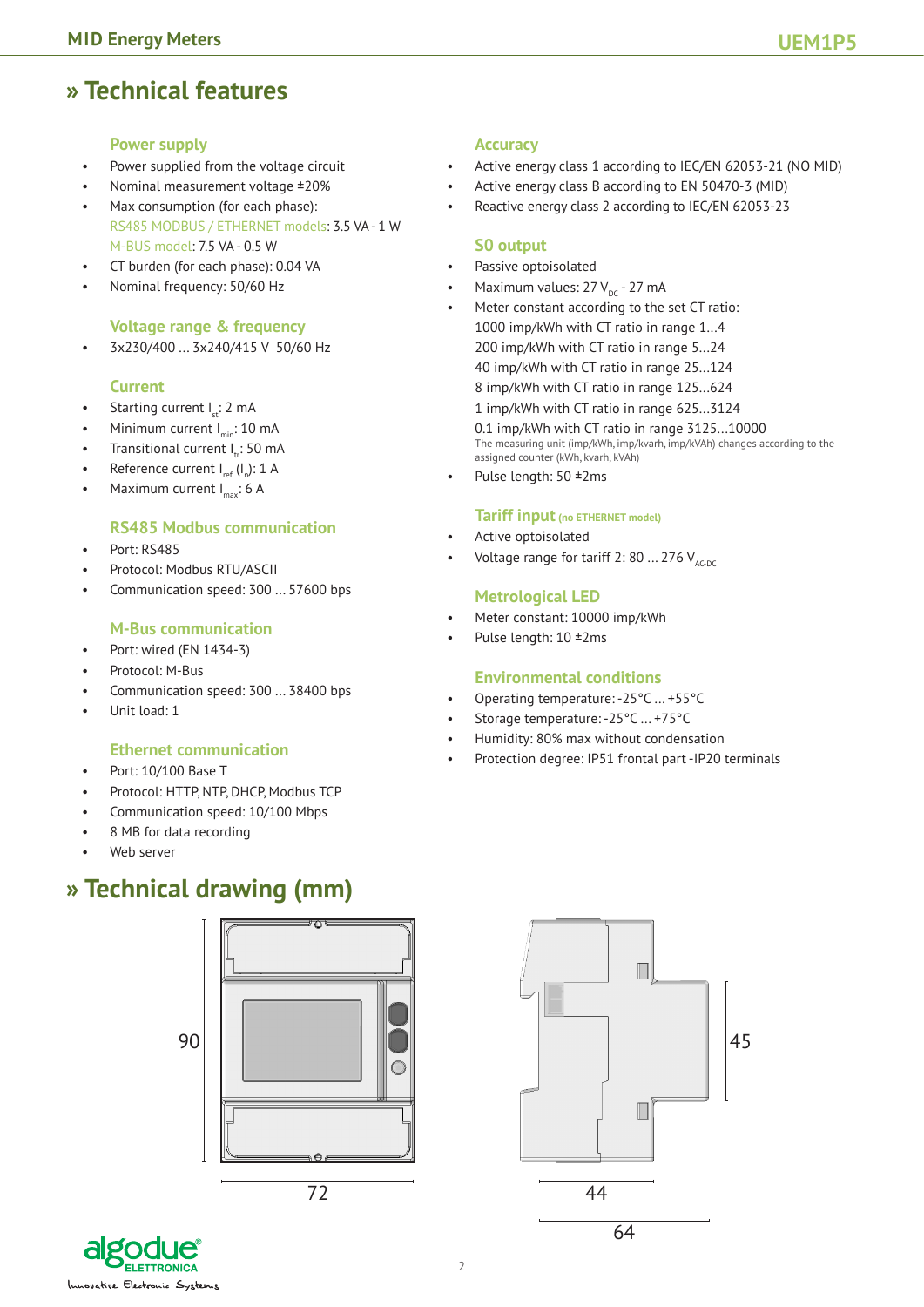### **» Measurements**

In this table, "3 WIRE SYSTEM" column is valid only for M-BUS model (UEM1P5-D M). For the other models, only 4 wire system is available.

|                                                                                                                                               | <b>SYMBOL</b>                        | <b>MEASURE UNIT,</b><br>VALUE or STATUS SYSTEM SYSTEM | 3 WIRE    | 4 WIRE    | <b>DISPLAY</b> | COM<br><b>PORT</b> |  |  |  |
|-----------------------------------------------------------------------------------------------------------------------------------------------|--------------------------------------|-------------------------------------------------------|-----------|-----------|----------------|--------------------|--|--|--|
| <b>INSTANTANEOUS VALUES</b>                                                                                                                   |                                      |                                                       |           |           |                |                    |  |  |  |
| Phase voltage                                                                                                                                 | $V_{L1-N} - V_{L2-N} - V_{L3-N}$     | $\vee$                                                |           |           |                |                    |  |  |  |
| Line voltage                                                                                                                                  | $V_{L1-L2} - V_{L2-L3} - V_{L3-L1}$  | V                                                     | $\bullet$ |           |                |                    |  |  |  |
| System voltage                                                                                                                                | Vÿ.                                  | $\vee$                                                |           |           |                |                    |  |  |  |
| Phase current                                                                                                                                 | $I_1 - I_2 - I_3$                    | A                                                     | $\bullet$ |           |                |                    |  |  |  |
| Neutral current                                                                                                                               | $\mathsf{I}_{\mathsf{N}}$            | A                                                     |           |           |                |                    |  |  |  |
| System current                                                                                                                                | $\overline{12}$                      | A                                                     | $\bullet$ |           |                |                    |  |  |  |
| Phase power factor                                                                                                                            | $PF_{11} - PF_{12} - PF_{13}$        | $\overline{\phantom{a}}$                              |           |           |                |                    |  |  |  |
| System power factor                                                                                                                           | $PF\sum$                             | $\overline{\phantom{a}}$                              | $\bullet$ |           |                |                    |  |  |  |
| Phase apparent power                                                                                                                          | $S_{L1} - S_{L2} - S_{L3}$           | VA                                                    |           |           | П              |                    |  |  |  |
| System apparent power                                                                                                                         | $S\bar{y}$                           | VA                                                    |           |           | П              |                    |  |  |  |
| Phase active power                                                                                                                            | $P_{L1} - P_{L2} - P_{L3}$           | W                                                     |           |           | Г              |                    |  |  |  |
| System active power                                                                                                                           | $P\sum$                              | W                                                     | $\bullet$ |           | □              |                    |  |  |  |
| Phase reactive power                                                                                                                          | $Q_{L1} - Q_{L2} - Q_{L3}$           | var                                                   |           | e         | □              |                    |  |  |  |
| System reactive power                                                                                                                         | $\overline{Q}$                       | var                                                   | $\bullet$ |           | □              |                    |  |  |  |
| Frequency                                                                                                                                     | f                                    | Hz                                                    |           |           |                |                    |  |  |  |
| Phase sequence                                                                                                                                | CW/CCW                               | $\overline{\phantom{a}}$                              |           |           | $\bullet$      |                    |  |  |  |
| Power direction                                                                                                                               | $\stackrel{\rightarrow}{\leftarrow}$ | $\overline{a}$                                        |           |           |                |                    |  |  |  |
| <b>RECORDED DATA</b>                                                                                                                          |                                      |                                                       |           |           |                |                    |  |  |  |
| Phase active energy                                                                                                                           | $L1 - L2 - L3$                       | Wh                                                    |           |           | Г              |                    |  |  |  |
| System active energy                                                                                                                          | Σ                                    | Wh                                                    | $\bullet$ |           | П              |                    |  |  |  |
| Phase inductive and capacitive reactive energy                                                                                                | $L1 - L2 - L3$                       | varh                                                  |           |           | ■※             |                    |  |  |  |
| System inductive and capacitive reactive energy                                                                                               | Σ                                    | varh                                                  | $\bullet$ |           | ■※             |                    |  |  |  |
| Phase inductive and capacitive apparent energy                                                                                                | $L1 - L2 - L3$                       | VAh                                                   |           |           | □              |                    |  |  |  |
| System inductive and capacitive apparent energy                                                                                               | Σ                                    | VAh                                                   | $\bullet$ |           | П              |                    |  |  |  |
| Tariff 1/2 phase active energy (no ETHERNET model)                                                                                            | $L1 - L2 - L3$                       | Wh                                                    |           |           | П              | П                  |  |  |  |
| Tariff 1/2 system active energy (no ETHERNET model)                                                                                           | Σ                                    | Wh                                                    | $\bullet$ |           | □              |                    |  |  |  |
| Tariff 1/2 phase ind. and cap. reactive energy (no ETHERNET model)                                                                            | $L1 - L2 - L3$                       | varh                                                  |           | e         | ■※             |                    |  |  |  |
| Tariff 1/2 system ind. and cap. reactive energy (no ETHERNET mod.) $\sum$                                                                     |                                      | varh                                                  |           |           | ■※             |                    |  |  |  |
| Tariff 1/2 phase ind. and cap. apparent energy (no ETHERNET mod.) L1 - L2 - L3                                                                |                                      | VAh                                                   |           |           | П              |                    |  |  |  |
| Tariff 1/2 system ind. and cap. apparent energy (no ETHERNET mod.)                                                                            | Σ                                    | VAh                                                   | $\bullet$ |           | П              |                    |  |  |  |
| Resettable partial energy counters                                                                                                            | Σ                                    | Wh, varh, VAh                                         |           |           | ■※             |                    |  |  |  |
| Energy balance                                                                                                                                | Σ                                    | Wh, varh, VAh                                         | $\bullet$ | $\bullet$ | ■※             |                    |  |  |  |
| In case of ETHERNET model a recording at programmable rate (minimum 10 s) can be enabled with selectable parameters like instantaneous values |                                      |                                                       |           |           |                |                    |  |  |  |

**In case of ETHERNET model, a recording at programmable rate (minimum 10 s) can be enabled with selectable parameters like instantaneous values and counters. Then, the recorded data can be transferred manually or automatically.**

| <b>OTHER INFORMATION</b>                                                                                               |            |            |  |  |           |  |  |
|------------------------------------------------------------------------------------------------------------------------|------------|------------|--|--|-----------|--|--|
| Present tariff (no ETHERNET model)                                                                                     |            | 1/2        |  |  |           |  |  |
| Secondary values                                                                                                       | <b>SEC</b> | ON/OFF     |  |  | $\bullet$ |  |  |
| CT ratio                                                                                                               | <b>CT</b>  | Set value  |  |  |           |  |  |
| Undervoltage/overvoltage                                                                                               | VOL, VUL   | ON/OFF     |  |  |           |  |  |
| Undercurrent/overcurrent                                                                                               | IOL, IUL   | ON/OFF     |  |  |           |  |  |
| Frequency out of range                                                                                                 | fout       | ON/OFF     |  |  |           |  |  |
| Partial counters                                                                                                       | <b>PAR</b> | START/STOP |  |  |           |  |  |
| S0 output status                                                                                                       | 几          | Active     |  |  |           |  |  |
| <b>LECEND-</b><br>$\bullet$ = Available $\bullet$ = Ridirectional value $\bullet$ = varb not available for MID S motor |            |            |  |  |           |  |  |

**LEGEND:** • • **•** = Available • **=** Bidirectional value • • • varh not available for MID S mete